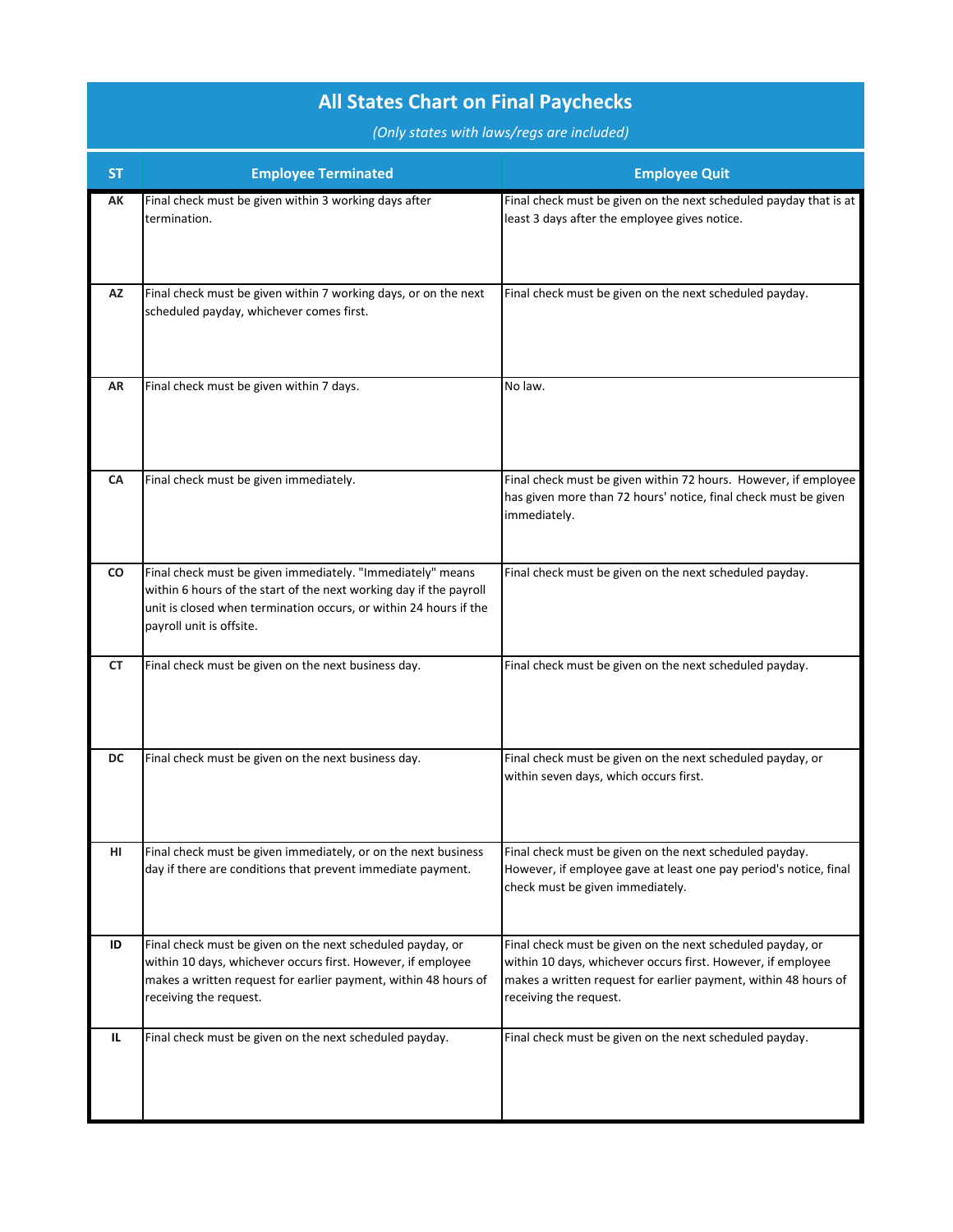| SΤ        | <b>Employee Terminated</b>                                                                                                                                      | <b>Employee Quit</b>                                                                                                                                                                                                                                                           |
|-----------|-----------------------------------------------------------------------------------------------------------------------------------------------------------------|--------------------------------------------------------------------------------------------------------------------------------------------------------------------------------------------------------------------------------------------------------------------------------|
| IN        | Final check must be given on the next scheduled payday.                                                                                                         | Final check must be given on the next scheduled payday. If the<br>employee has not given a forwarding address, the employer must<br>wait until 10 days after the employee demands wages or provides<br>an address where the final check can be mailed.                         |
| ΙA        | Final check must be given on the next scheduled payday.                                                                                                         | Final check must be given on the next scheduled payday.                                                                                                                                                                                                                        |
| KS        | Final check must be given on the next scheduled payday.                                                                                                         | Final check must be given on the next scheduled payday.                                                                                                                                                                                                                        |
| KY        | Final check must be given on the next scheduled payday or within Final check must be given on the next scheduled payday, or<br>14 days, whichever occurs later. | within 14 days, whichever occurs later.                                                                                                                                                                                                                                        |
| LA        | Final check must be given on the next scheduled payday, or<br>within 15 days, whichever occurs earlier.                                                         | Final check must be given on the next scheduled payday, or<br>within 15 days, whichever occurs earlier.                                                                                                                                                                        |
| <b>ME</b> | two weeks after a demand from the employee, whichever is<br>earlier.                                                                                            | Final check must be given on the next scheduled payday or within Final check must be given on the next scheduled payday or within<br>two weeks after a demand from the employee, whichever is<br>earlier.                                                                      |
| <b>MD</b> | Final check must be given on the next scheduled payday.                                                                                                         | Final check must be given on the next scheduled payday.                                                                                                                                                                                                                        |
| МA        | Final check must be given immediately.                                                                                                                          | Final check must be given on the next scheduled payday or on the<br>Saturday that follows an employee's resignation if there is no<br>scheduled payday.                                                                                                                        |
| MI        | Final check must be given on the next scheduled payday.                                                                                                         | Final check must be given on the next scheduled payday.                                                                                                                                                                                                                        |
| ΜN        | Final check must be given immediately.                                                                                                                          | Final check must be given on the next scheduled payday.<br>However, if the payday is less than five days after the last day<br>that the employee works, the employer must pay on the next<br>payday or 20 days after the employee's last day of work,<br>whichever is earlier. |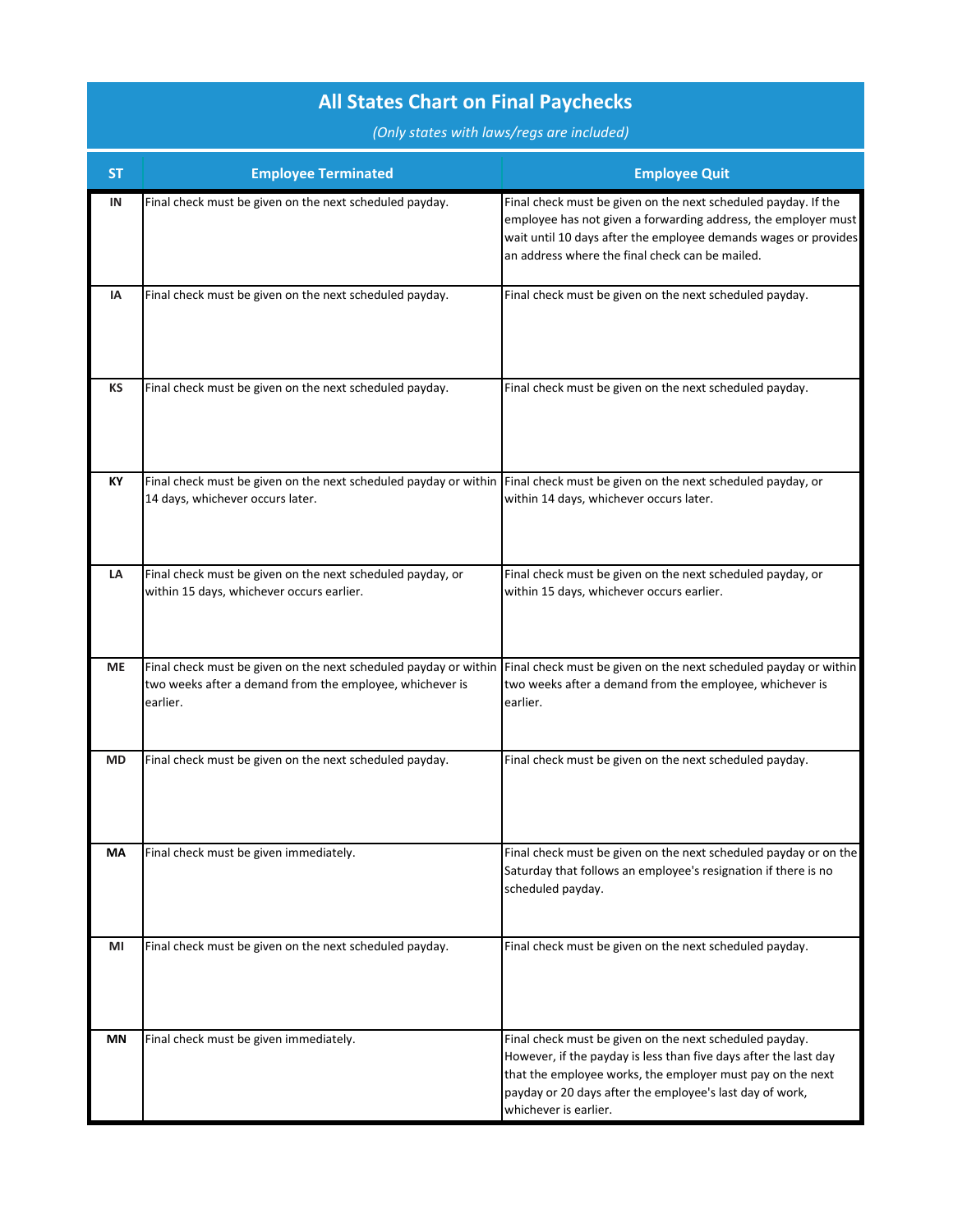| <b>ST</b> | <b>Employee Terminated</b>                                                                                                                                                                                                                              | <b>Employee Quit</b>                                                                                                                                                    |
|-----------|---------------------------------------------------------------------------------------------------------------------------------------------------------------------------------------------------------------------------------------------------------|-------------------------------------------------------------------------------------------------------------------------------------------------------------------------|
| МO        | Final paycheck must be given immediately.                                                                                                                                                                                                               | No law.                                                                                                                                                                 |
| <b>MT</b> | If employee is laid off or fired for cause, final paycheck must be<br>given immediately. The employer has the option of maintaining a<br>written policy that extends this time to the next scheduled<br>payday or within 15 days, whichever is earlier. | Final paycheck must be given on the next scheduled payday or<br>within 15 days, whichever is earlier.                                                                   |
| <b>NE</b> | two weeks, whichever occurs first.                                                                                                                                                                                                                      | Final check must be given on the next scheduled payday or within Final check must be given on the next scheduled payday or within<br>two weeks, whichever occurs first. |
| <b>NV</b> | Final check must be given immediately.                                                                                                                                                                                                                  | Final check must be given on the next scheduled payday or within<br>seven days, whichever occurs first.                                                                 |
| <b>NH</b> | Final check must be given within 72 hours. However, if employee<br>is laid off, final check may be given on the next scheduled payday. 72 hours (if the employee gave at least one pay period's notice).                                                | Final check must be given on the next scheduled payday or within                                                                                                        |
| <b>NJ</b> | Final check must be given on the next scheduled payday.                                                                                                                                                                                                 | Final check must be given on the next scheduled payday.                                                                                                                 |
| NΜ        | Final check must be given within five days.                                                                                                                                                                                                             | Final check must be given on the next scheduled payday.                                                                                                                 |
| NΥ        | Final check must be given on the next scheduled payday.                                                                                                                                                                                                 | Final check must be given on the next scheduled payday.                                                                                                                 |
| <b>NC</b> | Final check must be given on the next scheduled payday.                                                                                                                                                                                                 | Final check must be given on the next scheduled payday.                                                                                                                 |
| ND        | Final check must be given on the next scheduled payday or within Final check must be given on the next scheduled payday.<br>15 days, whichever occurs first.                                                                                            |                                                                                                                                                                         |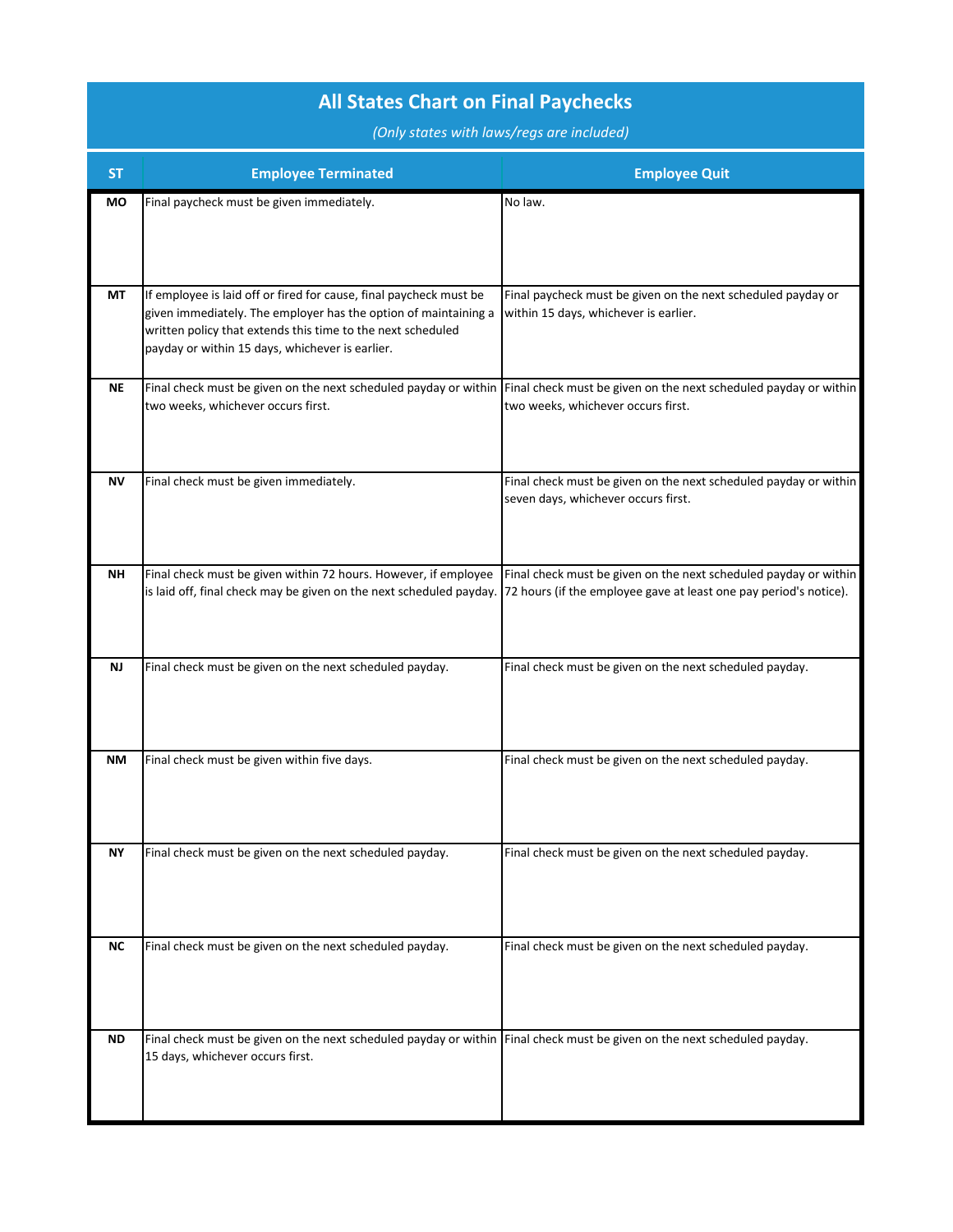| SΤ        | <b>Employee Terminated</b>                                                                                                                                        | <b>Employee Quit</b>                                                                                                                                                                                                                   |
|-----------|-------------------------------------------------------------------------------------------------------------------------------------------------------------------|----------------------------------------------------------------------------------------------------------------------------------------------------------------------------------------------------------------------------------------|
| OН        | No law.                                                                                                                                                           | Final check must be given on the first day of the month for wages<br>that were earned in the first half of the prior month, or on the<br>fifteenth day of the month for wages earned in the second half of<br>the prior month.         |
| ОК        | Final check must be given on the next scheduled payday.                                                                                                           | Final check must be given on the next scheduled payday.                                                                                                                                                                                |
| OR        | Final check must be given by the end of the next business day.                                                                                                    | Final check must be given immediately if the employee has given<br>at least 48 hours' notice. If employee does not give notice, final<br>check must be given within five days or the next scheduled<br>payday, whichever occurs first. |
| PA        | Final check must be given on the next scheduled payday.                                                                                                           | Final check must be given on the next scheduled payday.                                                                                                                                                                                |
| <b>RI</b> | Final check must be given on the next scheduled payday.                                                                                                           | Final check must be given on the next scheduled payday.                                                                                                                                                                                |
| <b>SC</b> | Final check must be given within 48 hours or on the next<br>scheduled payday, but not more than 30 days.                                                          | No law.                                                                                                                                                                                                                                |
| SD        | Final check must be given on the next scheduled payday or when<br>the employee returns the employer's property.                                                   | Final check must be given on the next scheduled payday or when<br>the employee returns the employer's property.                                                                                                                        |
| ΙN        | Final check must be given on the next scheduled payday or within Final check must be given on the next scheduled payday or within<br>21 days, whichever is later. | 21 days, whichever is later.                                                                                                                                                                                                           |
| TX        | Final check must be given within six days.                                                                                                                        | Final check must be given on the next scheduled payday.                                                                                                                                                                                |
| UT        | Final check must be given within 24 hours.                                                                                                                        | Final check must be given on the next scheduled payday.                                                                                                                                                                                |